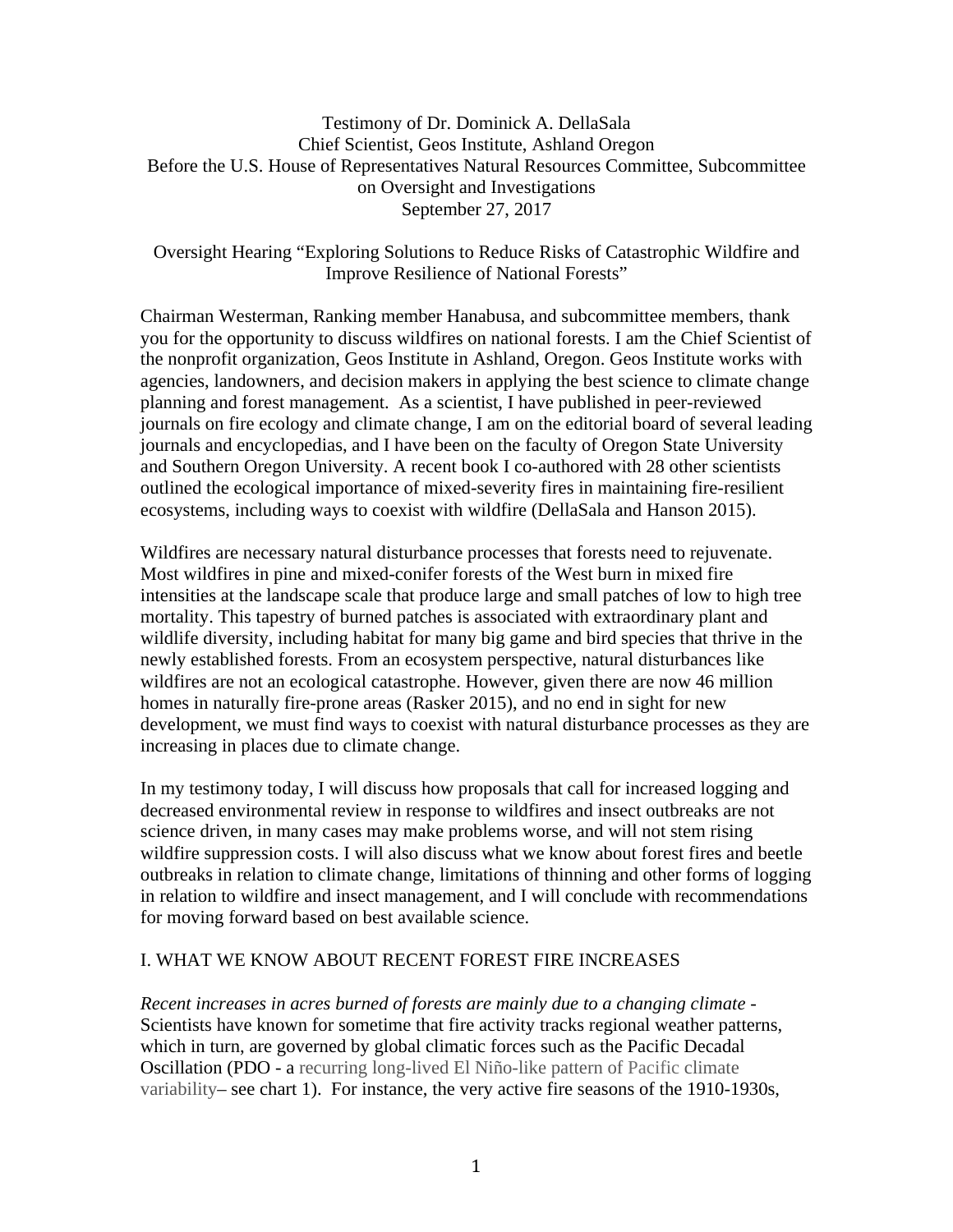occurred during prolonged drought cycles determined by the PDO that resulted in much larger areas burning historically than today (Powell et al. 1994; Interagency Federal Wildland Fire Policy Review Working Group 2001; Egan 2010) (chart 1). In fact, compared to the historic warm PDO phase of the early 1900s, most of the West is actually experiencing a *fire deficit* (Littell et al. 2009, Parks et al. 2012). However, with warming temperatures, early spring snowmelt, and longer fire seasons over the past few decades more acres are burning each year (Westerling et al. 2006; Littell et al. 2009) (chart 1).

For instance, wildfire season in the West has lengthened from an average of five to seven months, and the number of large wildfires (>1,000 acres) has increased since the 1980s (Dennison et al. 2014) from 140 to 250 per year (UCS 2017). This is occurring as average annual temperature in the West has risen by nearly 2 degrees F since 1970s and winter snow pack has declined (UCS 2017). If measures are not taken to stem greenhouse gas emissions, wildfire acres are projected to increase further in dry areas as annual temperatures are expected to rise another 2.5 to 6.5 degrees F by mid century (UCS 2017). Some researchers estimate more than half of the increase in acres burned over the past several decades is related to climate change (Abatzoglou and Williams 2016). This increase is expected to continue with additional warming leading to even greater suppression costs if the agencies continue to suppress fires across the landscape (Schoennagel et al. 2017).

*Increasing Human Development is Lengthening Wildfire Seasons and Adding to Fire Ignitions* - The direct role of human-access via roads and development in the Wildlands Urban Interface (WUI) is increasing wildfire activity. Scientists recently evaluated over 1.5 million government records of wildfires nationwide from 1992 to 2012 (Balch et al. 2015). During that time, human-caused fire ignitions have vastly expanded the spatial and seasonal occurrence of fire, accounting for 84 percent of all wildfire starts and 44 percent of the total area burned nationally. We now have the phenomenon of a human-caused fire season, which was three times longer than the lightning-caused fire season and added an average of 40,000 wildfires per year across the US over this 20-year period of time. Ignitions caused by people – whether accidental or arson – have substantial economic costs. This will only worsen with continued development of the WUI adding to the 46 million homes (Rasker 2015) already in these fire-prone areas.

Thus, given expansion of homes in the WUI, the best way to limit damage to homes is to reduce fire risks by working from the home-outward instead of the wildlands-inward (Syphard et al. 2013). For instance, if a fire-brand travels miles ahead and lands on a flammable roof that home is very likely to burn compared to a home that has a fire resistant roof and cleared vegetation within a narrow defensible space of 100-200 feet immediately surrounding the home (Cohen 2000). Logging outside of this narrow zone does not change home ignition factors.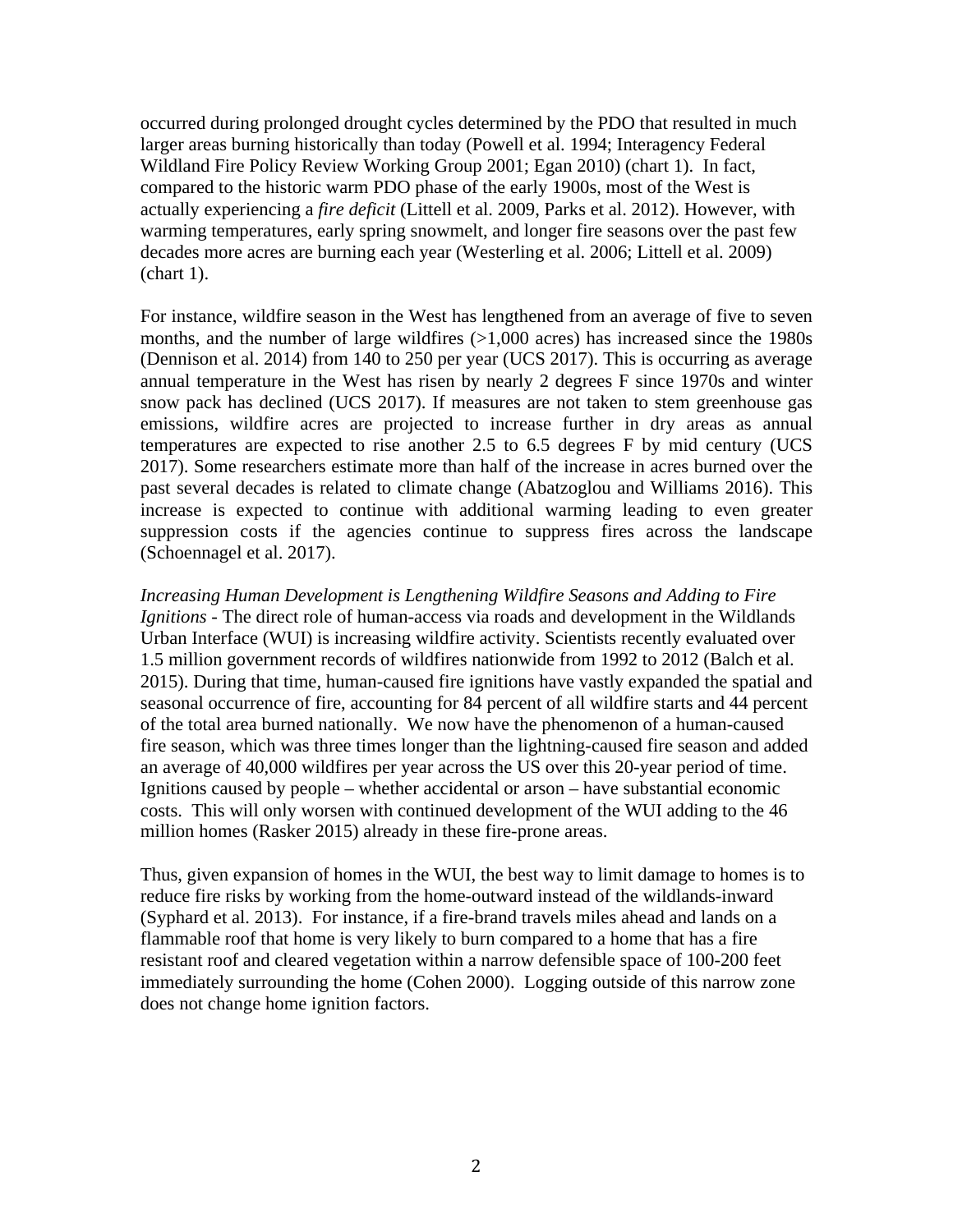#### II. WHAT WE KNOW ABOUT FIRE AND FOREST MANAGEMENT

*Wilderness and other protected areas are not especially prone to forest fires* – proposals to remove environmental protections to increase logging for wildfire concerns based on the assumption that unmanaged – or protected areas – burn more intensely are misplaced. For instance, scientists (Bradley et al. 2016 of which I was a co-author) recently examined the intensity of 1,500 forest fires affecting over 23 million acres during the past four decades in 11 western states. We tested the common perception that forest fires burn hottest (most intensely) in wilderness and national parks while burning cooler (less intensely) or not at all in areas where logging had occurred. What we found was the opposite – fires burned most intense in previously logged areas, while they burned in natural fire mosaic patterns in wilderness, parks, and roadless areas, thereby, maintaining resilient forests (see chart 2). Consequently, there is no reason for reducing environmental protections.

*State lands are not at lower wildfire risks compared to federal lands* - there is much discussion about whether state lands are being managed in a way that reduces fire occurrence and intensity. However, in a recent report of wildfire risk (that included acres likely to burn), scientists (Zimmerman and Livesay 2017) used the West Wide Wildfire Risk Assessment model, an important assessment tool of the Council of Western State Foresters and Western Forestry Leadership Coalition. They evaluated risk for western states based on historical fire data, topography, vegetation, tree cover, climate, and other factors. According to the Center for Western Priorities analysis, state (22%) and federal (23%) lands have approximately equivalent levels of fire risks in the West, and for some states, risks were higher than federal lands. Notably, allegations of higher fire risk based solely on the number of federal acres burned in a fire season are misleading as there are over 7 times as many federal lands (362 million acres) in 11 Western states as compared to state-owned lands (49 million acres) (Zimmerman and Livesay 2017).

*Thinning is Ineffective in Extreme Fire Weather –* thinning/logging is most often proposed to reduce fire risk and lower fire intensity. Thinning-from-below of small diameter trees followed by prescribed fire in certain forest types can reduce fire severity (Brown et al. 2004, Kalies and Kent 2016) but only when there is not extreme fire weather (Moritz et al. 2014, Schoennagel et al. 2017). Fires occurring during extreme fire-weather (high winds, high temperatures, low humidity, low fuel moisture) will burn over large landscapes, regardless of thinning, and in some cases can burn hundreds or thousands of acres in just a few days (Stephens et al. 2015, Schoennagel et al. 2017). Fires driven by fire weather are unstoppable and are unsafe for fire fighters to attempt putting them out, and, as discussed, are more likely under a changing climate.

Further, there is a very low probability of a thinned site actually encountering a fire during the narrow window when tree density is lowest. For example, the probability of a fire hitting an area that has been thinned is about 3-8% on average, and thinning would need to be repeated every 10-15 years (depending on site productivity) to keep fuels at a minimum (Rhodes and Baker 2008).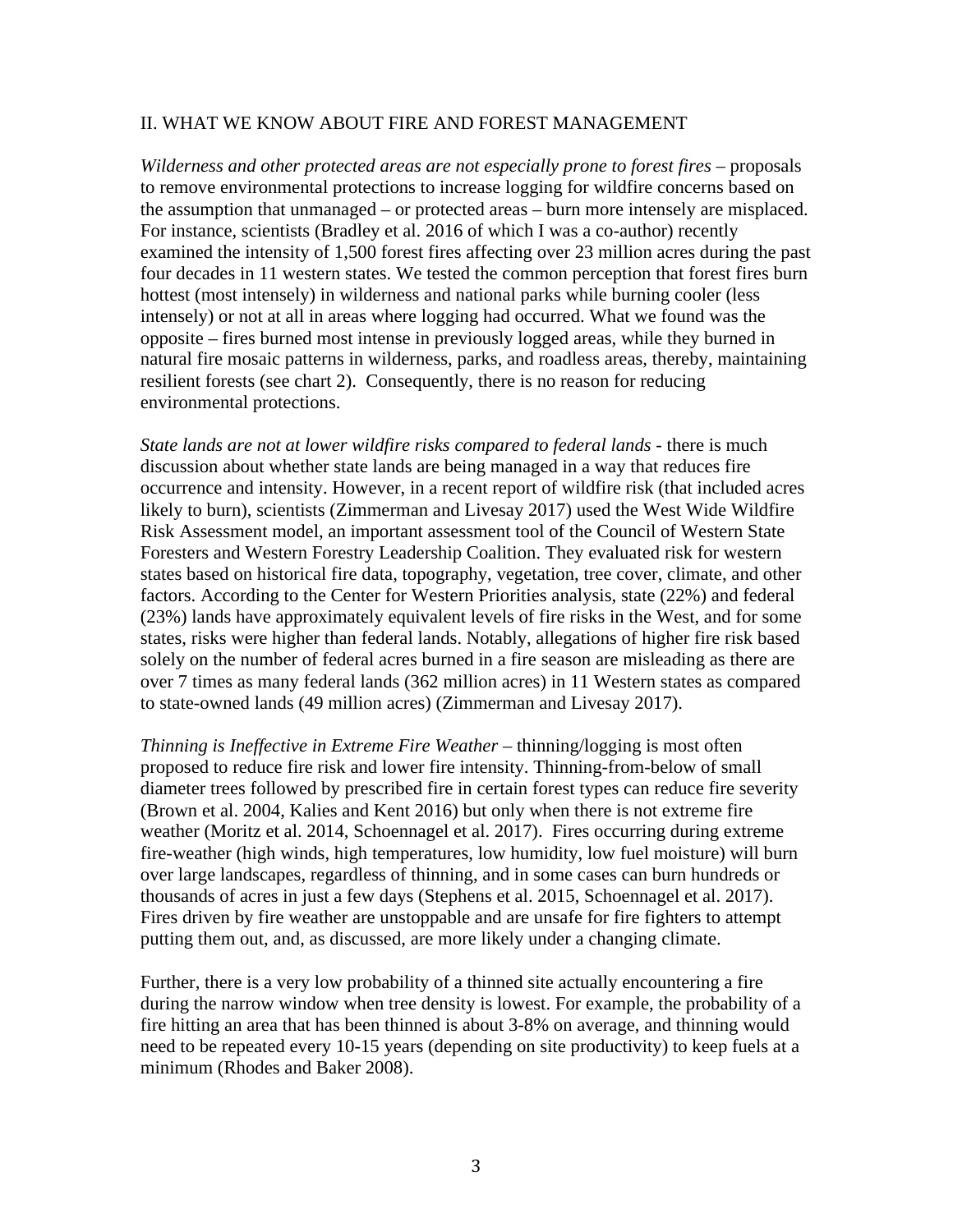Thinning too much of the overstory trees in a stand, especially removal of large fireresistant trees, can increase the rate of fire spread by opening tree canopies and letting in more wind, can damage soils, introduce invasive species that increase flammable understory fuels, and impact wildlife habitat (Brown et al. 2004). Thinning also requires an extensive and expensive roads network that can degrade water quality by altering hydrological functions, including chronic sediment loads.

*Post-disturbance salvage logging reduces forest resilience and can raise fire hazards* – commonly practiced after natural disturbances like fires or insect outbreaks, postdisturbance logging hinders forest resilience by compacting soils, killing natural regeneration of conifer seedlings and shrubs associated with forest renewal, increasing fine fuels from slash left on the ground that aids the spread of fire, removing the most fire-resistant large live and dead trees, and degrading fish and wildlife habitat. Further roads that increase sediment flow to streams triggering widespread water quality problems (Lindenmayer et al. 2008).

### III. WHAT WE KNOW ABOUT BEETLE-KILLED FORESTS AND FOREST MANAGEMENT

*Beetle Killed Forests are Not More Susceptible to Forest Fires -* forests in the West are being affected by the largest outbreaks of bark beetles in decades, which has caused concern about forest resilience and wildfire risk and led to proposals for widespread tree removals. Such proposals stem in part from the rationale that bark beetle outbreaks increase wildfire risks due to dead trees and that logging in beetle-affected forests would therefore lower such risks. However, beetle-killed forests are not more susceptible to forest fires (Bond et al. 2009, Hart et al. 2015, Meigs et al. 2016). This is mainly because when conifers die due to drought or native bark beetles, the combustible oils in the needles quickly begin to dissipate, needles and small twigs begin to fall to the ground. Without the fine fuels that facilitate fire spread, potential crown fires are actually lowered in forests with beetle mortality (Donato et al. 2013). The beetle-killed standing dead trees (snags) are the least flammable part of the forest and act more like a large log in a campfire, rather than kindling which is what causes fire spread.

In fact, studies of beetle-killed forests in the West found that when fires occurred during or immediately after the pulse of snag recruitment from beetle kill, fire severity consistently declined in the stands with high snag densities in the following decades (Meigs et al. 2016). In pine and mixed-conifer forests of the San Bernardino National Forest (CA), fires occurred immediately after a large pulse of snag recruitment from drought and beetles. However, scientists (Bond et al. 2009) found "no evidence that prefire tree mortality influenced fire severity." In studies of beetles and wildfires across the western U.S., scientists (Hart et al. 2015) stated "contrary to the expectation of increased wildfire activity in recently infested red-stage stands, we found no difference between observed area and expected area burned in red-stage or subsequent gray-stage stands during three peak years of wildfire activity, which account for 46 percent of area burned during the 2002–2013 period." And finally, in a comprehensive review of fire-beetle relations in mixed-conifer and ponderosa pine forests of the Pacific Northwest, scientists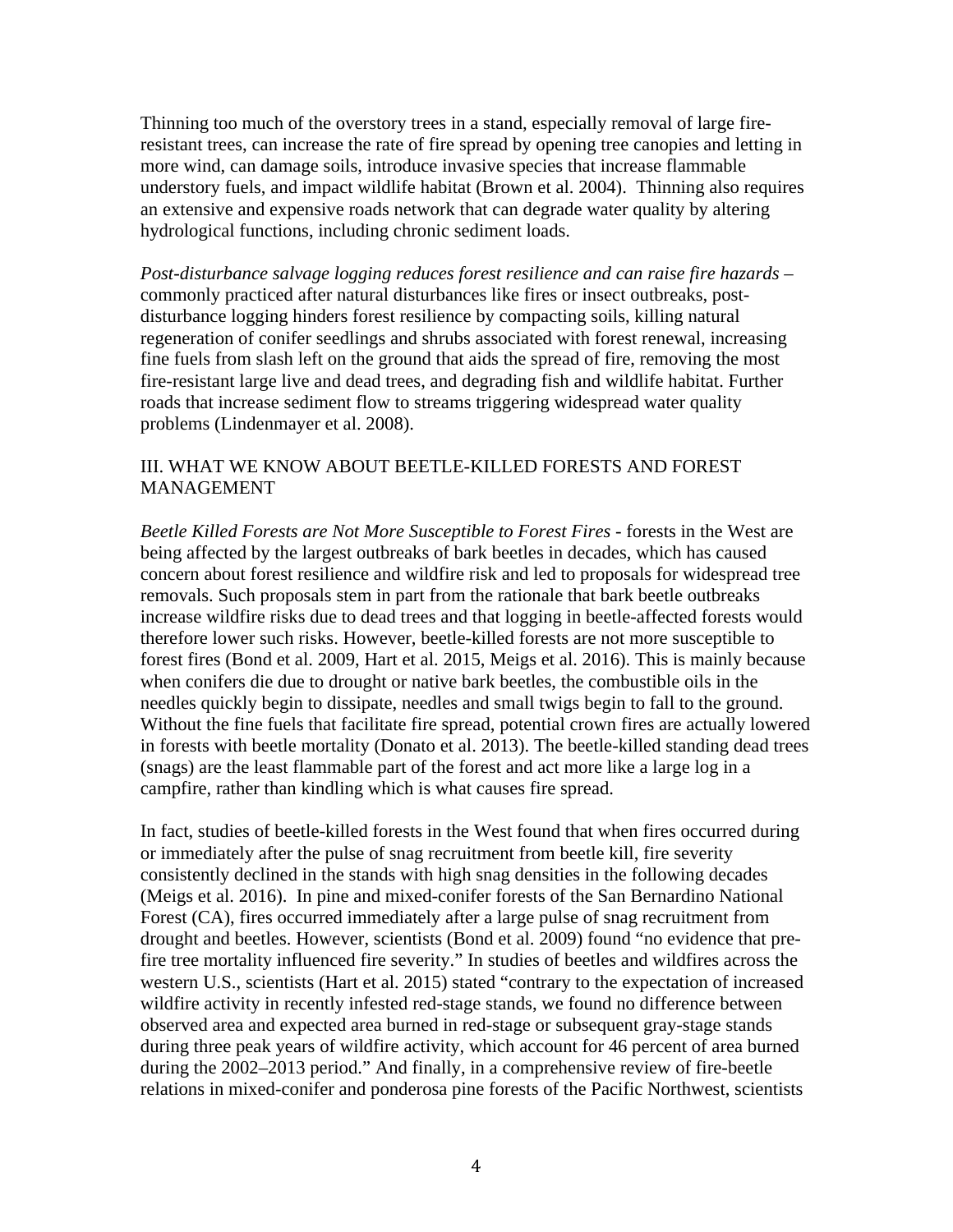(Meigs et al. 2016) found: "in contrast to common assumptions of positive feedbacks, we find that insects generally reduce the severity of subsequent wildfires. Specific effects vary with insect type and timing, but insects decrease the abundance of live vegetation susceptible to wildfire at multiple time lags. By dampening subsequent burn severity, native insects could buffer rather than exacerbate fire regime changes expected due to land use and climate change."

Most importantly, climate change is allowing more insects to survive the winter, triggering the rash of recent outbreaks (Meigs et al. 2016).

*Thinning cannot limit or contain beetle outbreaks* - once beetle populations reach widespread epidemic levels, thinning treatments aimed at stopping them do not reduce outbreak susceptibility as beetles over run natural forest defenses with or without thinning (Black et al. 2013).

# IV. CLOSING REMARKS AND RECOMMENDATIONS

In sum,

- Recent increases in wildfires and insect outbreaks are a result of a changing climate coupled with human-activities including expansion of homes and roads into the WUI that will only continue to drive up fire suppression costs.
- Policies should be examined that discourage continued growth in the WUI; any new development must include defensible space and construction from nonflammable materials.
- The most effective way to protect homes is to create defensible space in the immediate 100 feet of a structure and use of non-flammable materials. Wildland fire policy should fund defensible space, not more logging and thinning miles away from communities.
- § No amount of logging can stop insect outbreaks or large fires under extreme fire weather. Logging may; in fact, increase the amount of unnatural disturbances by homogenizing landscapes with more even aged trees, residual slash left on the ground, and compounding cumulative impacts to ecosystems.
- Thinning of small trees in certain forest types, maintaining canopy closure and in combination with prescribed fire can reduce fire intensity but treatment efficacy is limited in extreme fire weather, and by the small chance that a thinned site will encounter a fire during a very narrow window when fuels are lowest.

# **CITATIONS**

Balch, J. K., B.A. Bradley, J.T. Abatzoglou et al. 2016. Human-started wildfires expand the fire niche across the United States. PNAS 114: 2946-2951.

Black, S.H., D. Kulakowski, B.R. Noon, and D.A. DellaSala. 2013. Do bark beetle outbreaks increase wildfire risks in the Central U.S. Rocky Mountains: Implications from Recent Research. Natural Areas Journal 33:59-65.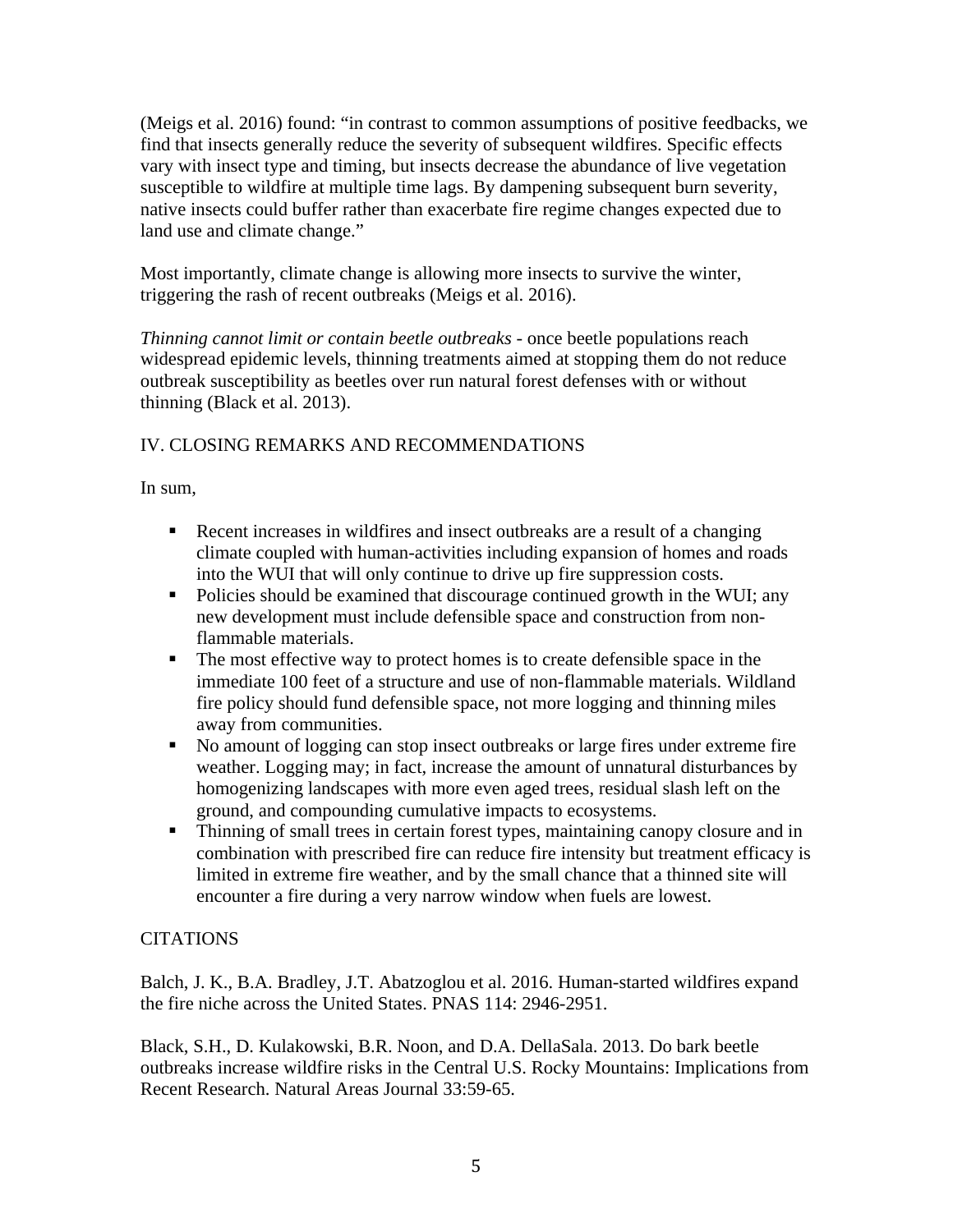Bond, M.L., D.E. Lee, C.M. Bradley, and C.T. Hanson. 2009. Influence of pre-fire tree mortality on fire severity in conifer forests of the San Bernardino Mountains, California. The Open Forest Science Journal 2:41-47.

Bradley, C.M., C.T. Hanson, and D.A. DellaSala. 2016. Does increased forest protection correspond to higher fire severity in frequent-fire forests of the western United States? Ecosphere 7:1-13.

Brown, R.T., J.K. Agee, and J.F. Franklin. 2004. Forest restoration and fire: principles in the context of place. Conservation Biology 18:903-912.

Cohen, J.D. 2000. Preventing disaster: home ignitability in the wildland-urban interface. Journal of Forestry 98: 15-21.

DellaSala, D.A., and C.T. Hanson. 2015. The ecological importance of mixed-severity fires: nature's phoenix. Elsevier: Boston, MA.

Dennison, P., S. Brewer, J. Arnold, and M. Moritz. 2014. Large wildfire trends in the western United States, 1984-2011. Geophysics Research Letters 41:2928-2933.

Donato, D.C., B.J. Harvey, W.H. Romme, M. Simard, and M.G. Turner. 2013. Bark beetle effects on fuel profiles across a range of stand structures in Douglas-fir forests of Greater Yellowstone. Ecological Applications 23:3-20.

Egan, T. 2010. The Big burn. Huffman Mifflin Harcourt: Boston.

Hart, S.J., T.T. Veblen, N. Mietkiewicz, and D. Kulakowski. 2015. Negative feedbacks on bark beetle outbreaks: widespread and severe spruce beetle infestation restricts subsequent infestation. PlosOne: DOI:10.1371/journal.pone.0127975

Kalies, E.I., and L.L. Yocom Kent. 2016. Tamm Review: Are fuel treatments effective at achieving ecological and social objectives? A systematic review. Forest Ecology and Management 375-84-95.

Lindenmayer, D.B., P.J. Burton, and J.F. Franklin. 2008. Salvage logging and its ecological consequences. Island Press: Washington, D.C.

Littell, J.S., D. McKenzie, D.L. Peterson, and A.L. Westerling. 2009. Climate and wildfire area burned in western U.S. ecoprovinces, 1916-2003. Ecological Applications 19:1003-1021.

Meigs, G.W., H.S.J. Zald, J. L. Campbell, W.S. Keeton, and R.E. Kennedy. 2016. Do insect outbreaks reduce the severity of subsequent forest fires? Environmental Research Letters 11 doi:10.1088/1748-9326/11/4/045008.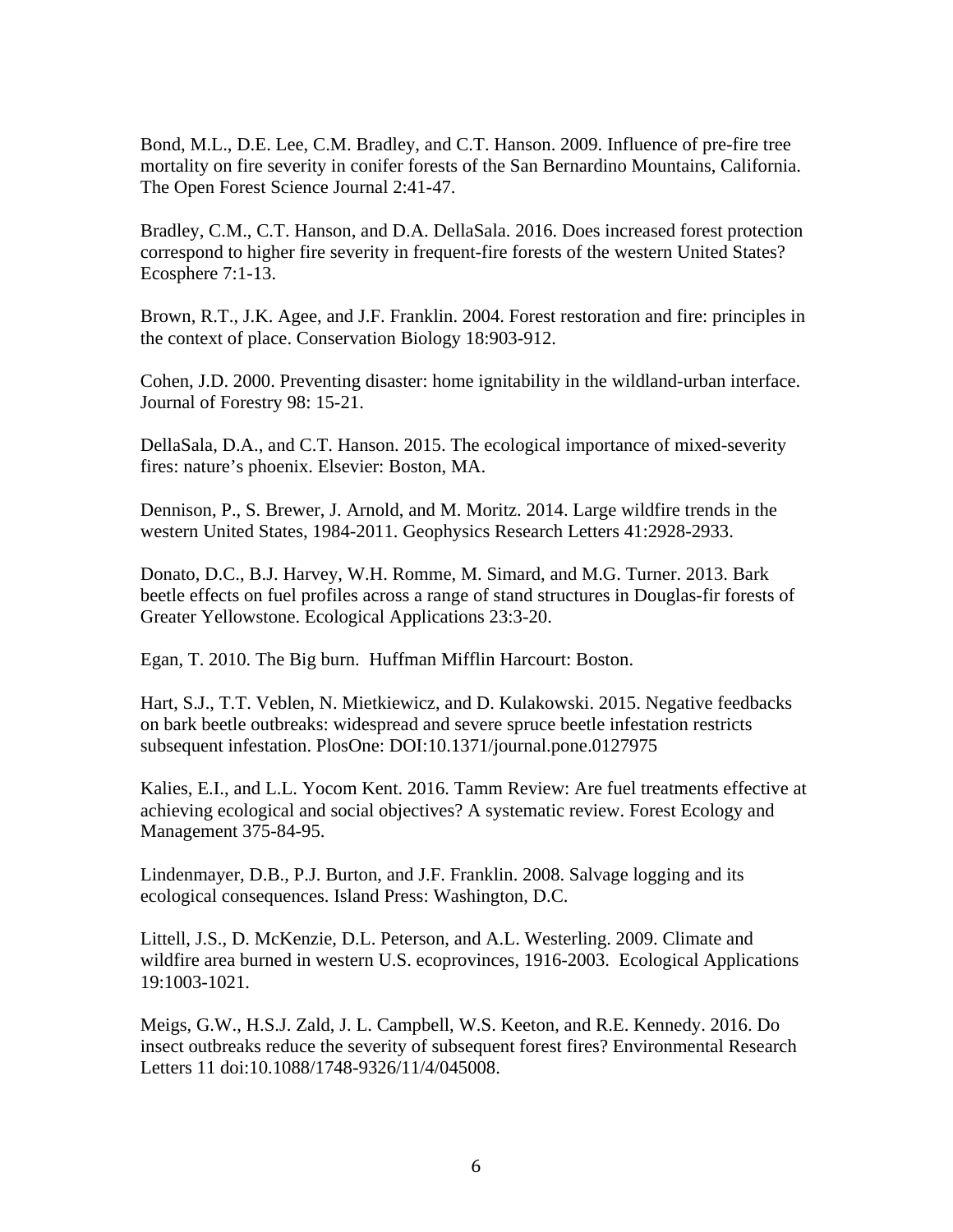Moritz, M.A., E. Batllori, R.A. Bradstock, A.M. Gill, J. Handmer, P.F. Hessburg, J. Leonard, S. McCaffrey, D.C. Odion, T. Schoennagel, and A.D. Syphard. 2014. Learning to coexist with wildfire. Nature 515: 58-66.

Parks, S.A., C. Miller, M.A. Parisien, L.M. Holsinger et al. 2012. Wildland fire deficit and surplus in the western United States, 1984-2012.

Powell, D.S., J.L. Faulkner, D.R. Darr, et al. Forest resources of the United States, 1992. USDA Forest Service General Technical Report RM-234 (revised).

Rasker, R. 2015. Resolving the increasing risk from wildfires in the American West. www.thesolutionsjournal.org; March-April 2015 p. 55- 62.

Rhodes, J.J., and W.L. Baker. 2008. Fire probability, fuel treatment effectiveness and ecological tradeoffs in western U.S. public forests. The Open Forest Science Journal 1: 1- 7.

Schoennagel, T., J.K. Balch, H. Brenkert-Smith, P.E., Dennison, et al. 2017. Adapt to more wildfire in western North American forests as climate changes. PNAS 114:4582-4590.

Stephens, S.L., M. P. North, and B.M. Collins. 2015. Largte wildfires in forests: what can be done? ActionBioscience April 15

Syphard, A. D., A. Bar Massada, V. Butsic, and J. E. Keeley. 2013. Land use planning and wildfire: development policies influence future probability of housing loss. PLoS ONE 8(8):e71708

Union of Concerned Scientists (UCS). 2017. Western wildfires and climate change. http://www.ucsusa.org/global\_warming/science\_and\_impacts/impacts/infographicwildfires-climate-change.html#.WcBXE5OGNTb

Westerling, A.L., H.G. Hidalgo, D.R. Cayan, and T.W. Swetnam. 2006. Warming and earlier spring increase western U.S. forest wildfire activity. Science 313:940-943.

Zimmerman, G., and L. Livesay. 2017. Fire lines: comparing wildfire risk on state and U.S. public lands. Center for Western Priorities.

http://westernpriorities.org/2017/09/20/fire-lines-comparing-wildfire-risk-on-state-and-us-public-lands/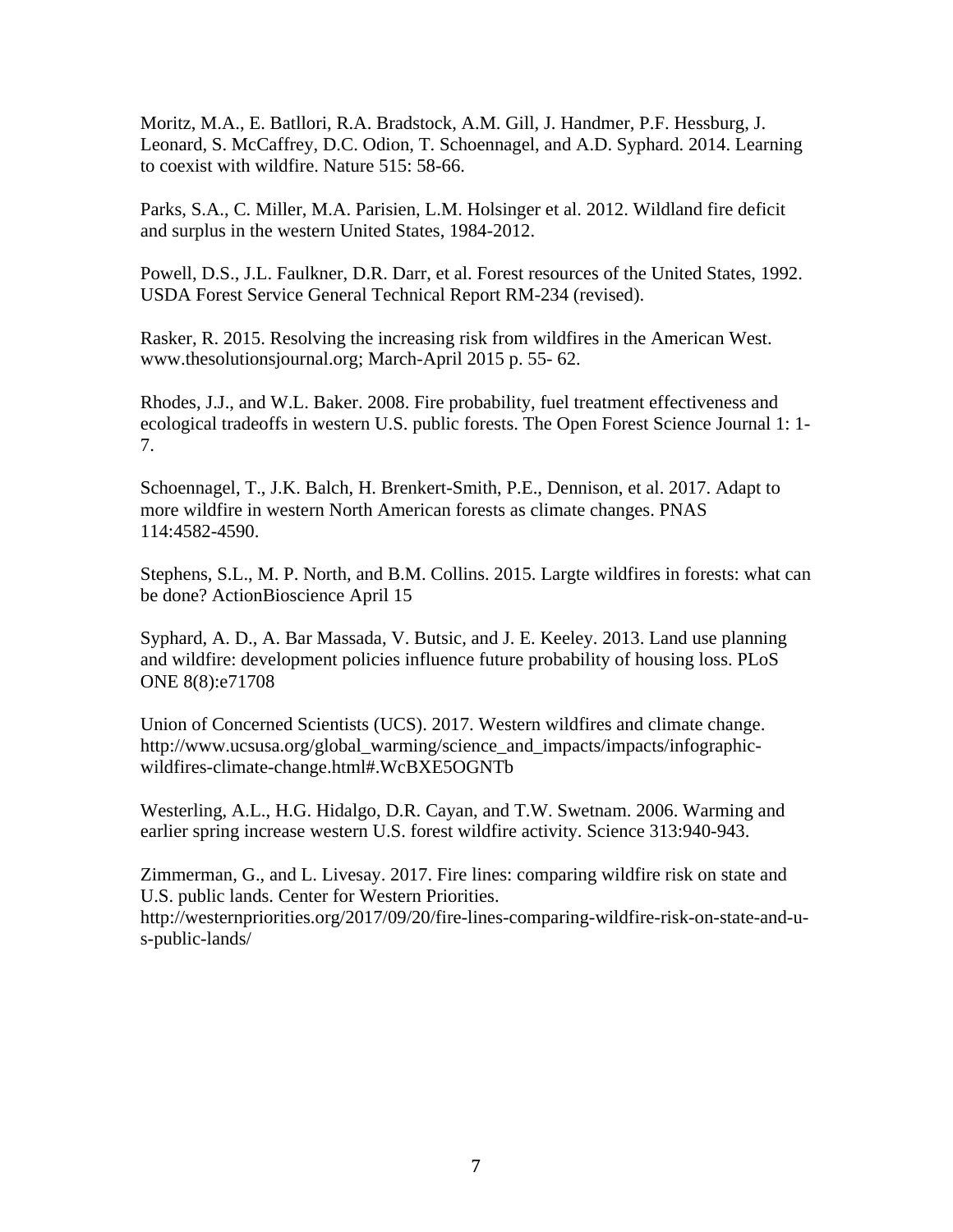

Chart 1. Fires track regional climatic variations governed by global processes such as the Pacific Decadal Oscillation (PDO). The PDO is recurring pattern of ocean-atmosphere (El Niño-like) climate interactions centered over the mid-latitude Pacific basin. When the PDO is warm, fire activity is high and vice-versa (modified from Littell et al. 2009).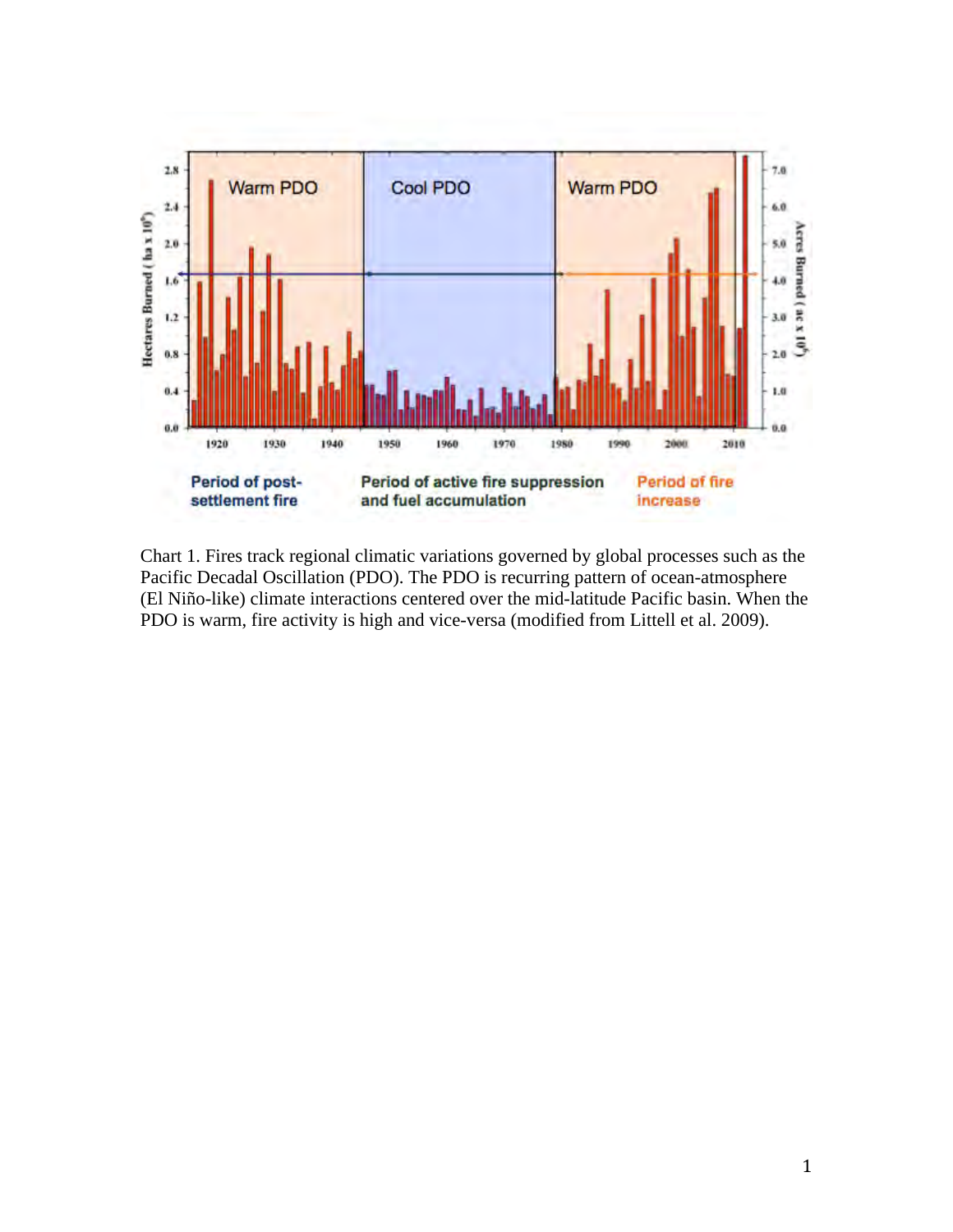

**Burn Severity by Protection Class** 

Chart 2. Burn severity (cool to hot fires) arranged by land-use categories from maximum protection (parks, wilderness) to minimal (private lands). Fire severity was assessed from the Monitoring Trends in Burn Severity project (http://www.mtbs.gov) managed by USDA and USDI. Fire severity data in acres burned and severity classes were available from 1984 to 2014 and analyzed for 1,500 fires affecting ~24 million acres burning in mixed-conifer and pine forests of 11 western states using GIS and robust statistical analyses (Bradley et al. 2016). The chart reflects average burn severities for land categories with the largest differences between wilderness/parks vs. private lands.

.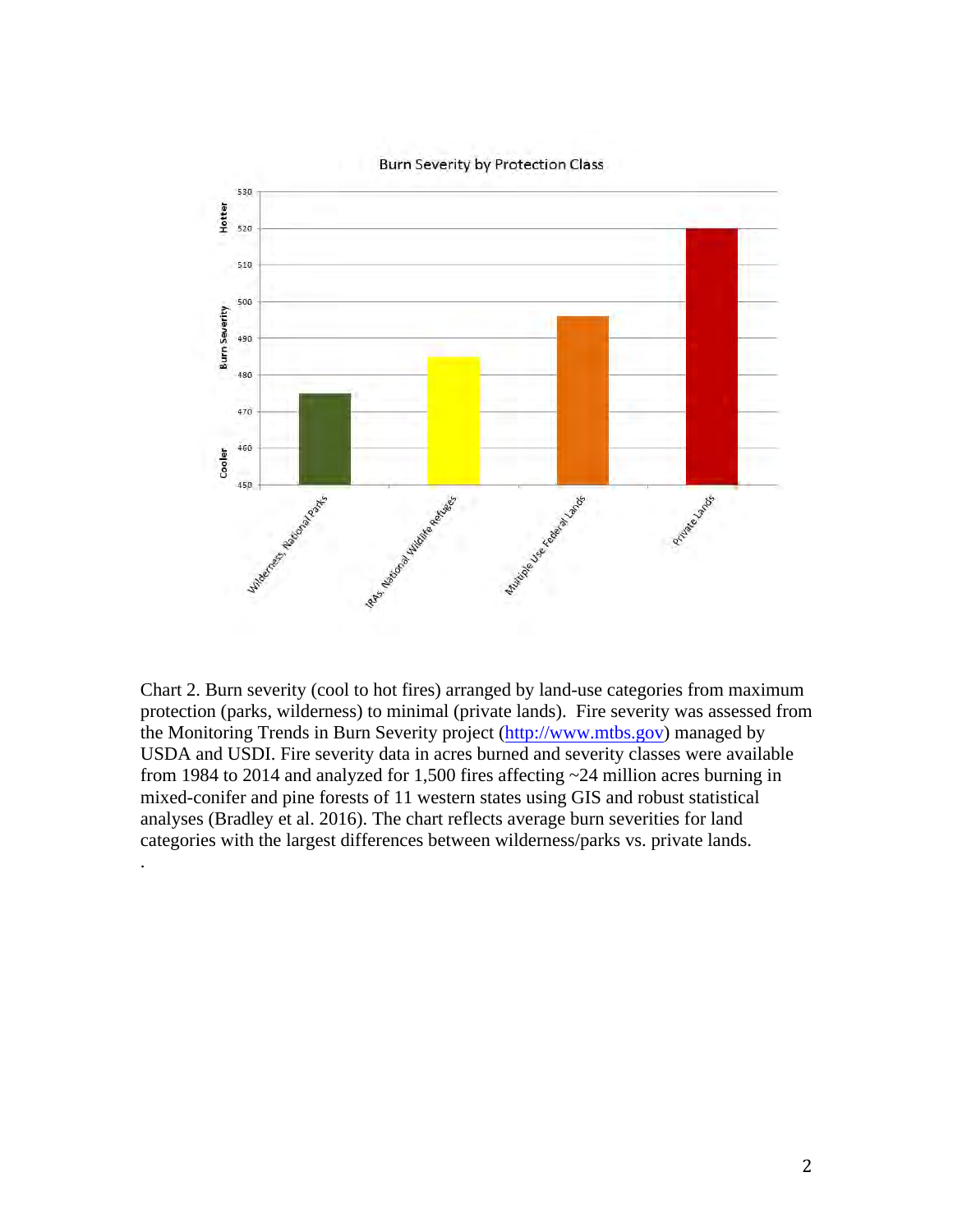

3(B)

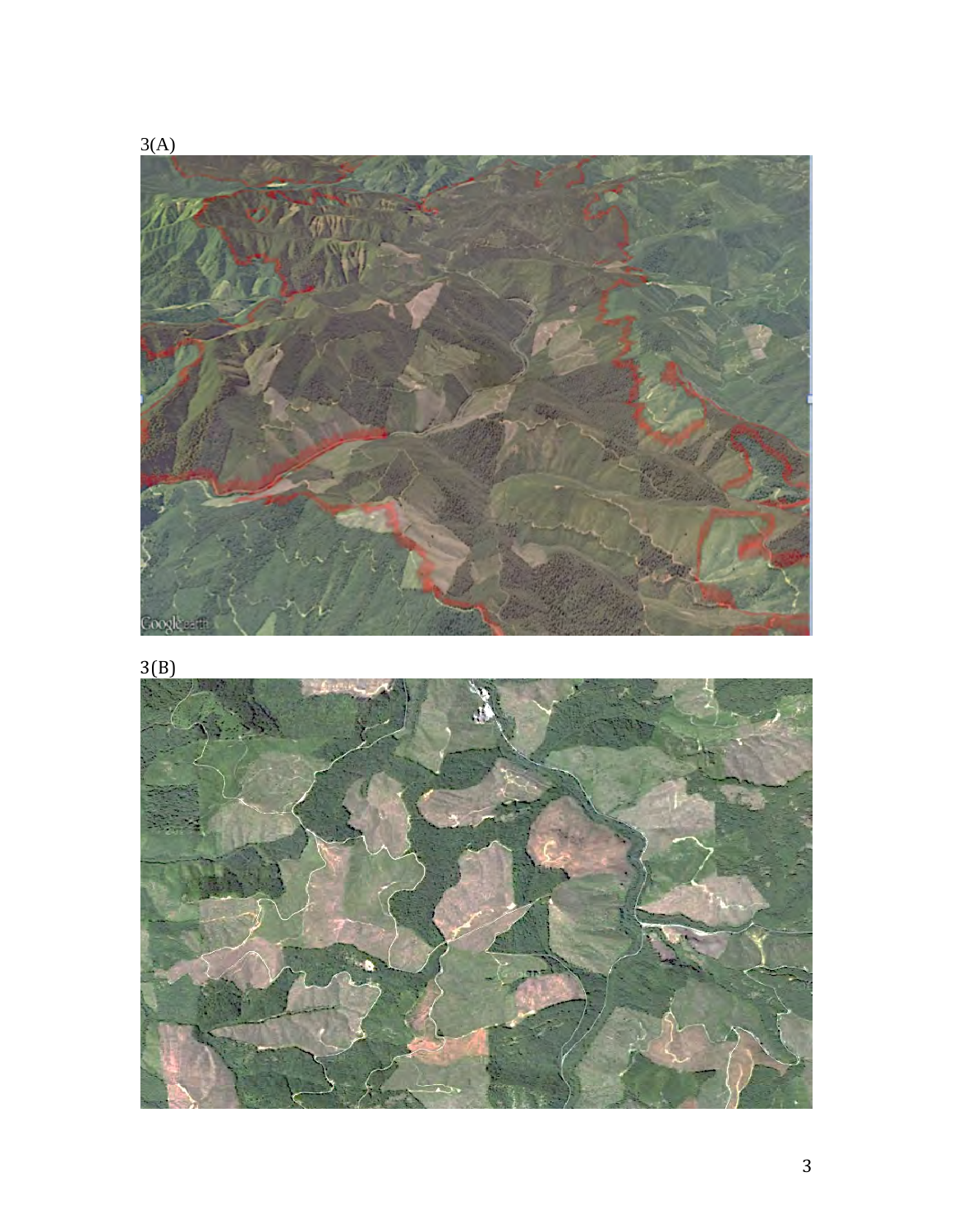Chart 3. (A) Google Earth image of the Douglas-fire complex, southwest Oregon showing the burn perimeter in red. This 2014 fire burned mostly on private lands and in high fire intensities when it encountered densely stocked tree plantations and logging slash that acted as kindling. A similar fire nearby in 2012, Oregon Gulch fire (not shown), blew up when it encountered slash piles on private lands the height of three story buildings. The Google image is illustrative of the general pattern of uncharacteristic fire intensity observed in "actively managed" forests by Bradley et al. 2016. The area was also extensively post-fire salvage logged leading to chronic impacts to forests and streams that accumulate in space and time and predispose fire-rejuvenating forests to the next uncharacteristic high intensity burn (i.e., a perpetual intense fire-logging-intense fire feedback loop).

(B) The so-called "checkerboard" of private and Bureau of Land Management (BLM) lands, southwest Oregon, showing extensive fragmentation by roads and clearcuts. Flammable tree plantations on private lands have replaced most of the fireresistant/resilient older forests that once dominated the Pacific Northwest. Remaining older forests are mainly on public lands and provide myriad ecosystem benefits in the form of outdoor recreation, carbon sequestration and storage, clean water, aquatic strongholds for salmon, and unique habitat for species that are reduced in intensively/actively managed areas.

Both landscapes have been extensively damaged by decades of clearcutting and road building. High road densities fragment wildlife habitat and cause chronic water quality and invasive species problems. Increasing logging on federal lands, where the last intact forests and watersheds remain, will make forests and aquatic systems less resilient to natural disturbances especially when coupled with the emergence of a new fire-climate era and an increase in human-caused wildfire ignitions. Unprecedented cumulative impacts from logging and climate change will likely trigger the onset of a wave of species extinctions in terrestrial and aquatic systems.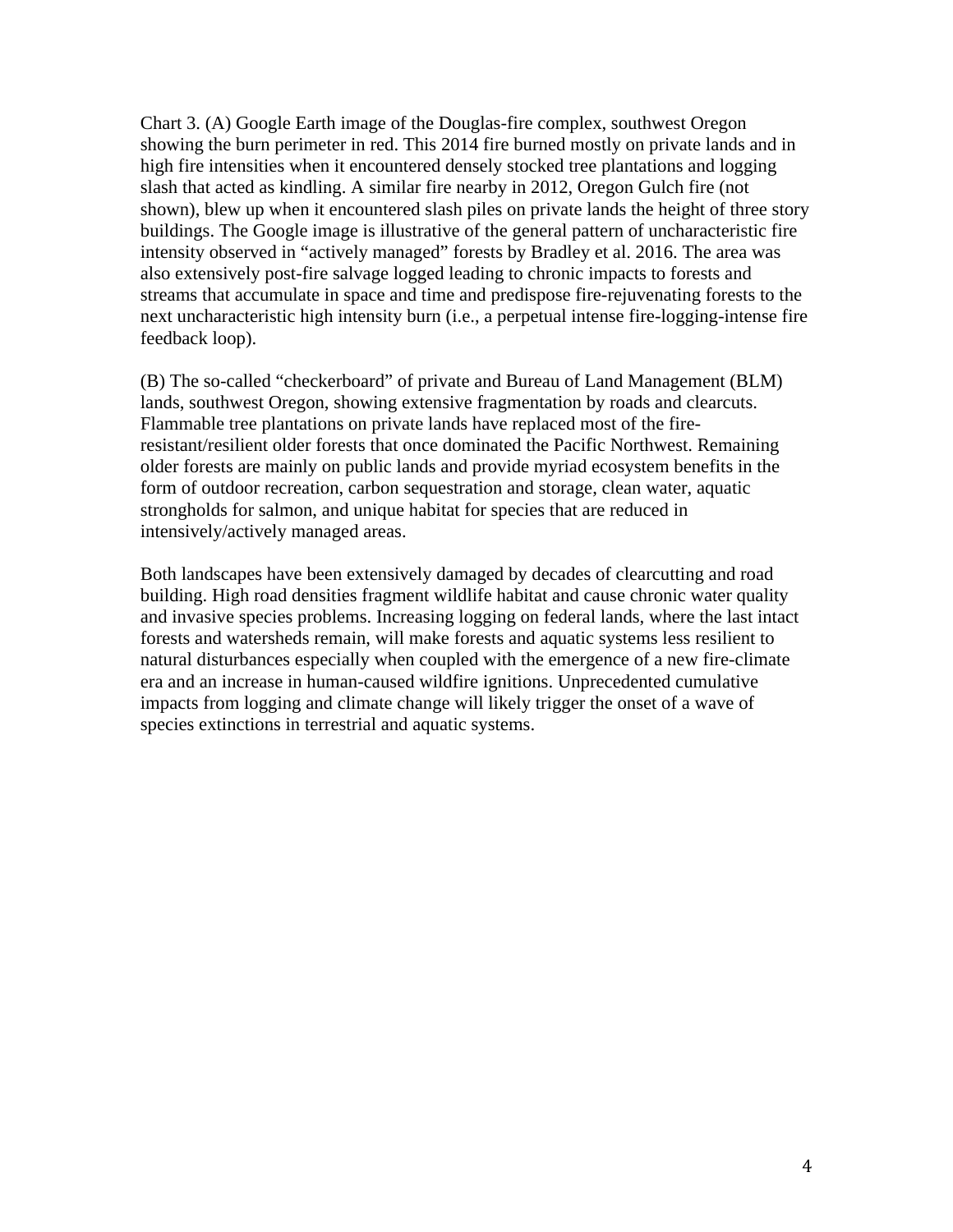

Chart 4. Post-fire logging within a late-successional reserve (LSR) managed for spotted owls and other old forest species (under the Northwest Forest Plan) in the Biscuit fire area 2002 (upper left) vs. the same LSR 10 years later (upper right). Upper right panel shows lack of conifer establishment mainly when loggers dragged logs up steep slopes killing most of the naturally regenerating seedlings (Donato et al. 2006). Bottom photo just upslope of the logged LSR was from an unlogged botanical area with abundant "biological legacies" (large snags) that protected soils, shaded conifer seedlings from intense sunlight, and provided soil nutrients and moisture for the developing forest. Notice the difference in forest establishment. A detailed study was conducted in the Biscuit burn area (Donato et al. 2006) and documented statistically significant losses of conifer establishment due to logging and higher fuel accumulations in post-fire logged plots from slash. Thus, these photos are illustrative of the general negative impact of post-fire logging on forest resilience.

Citation: Donato, D.C. et al. 2006. Post-wildfire logging hinders regeneration and increases fire risks. Science Brevia 5 January 2006 / Page 1 / 10.1126/science.1122855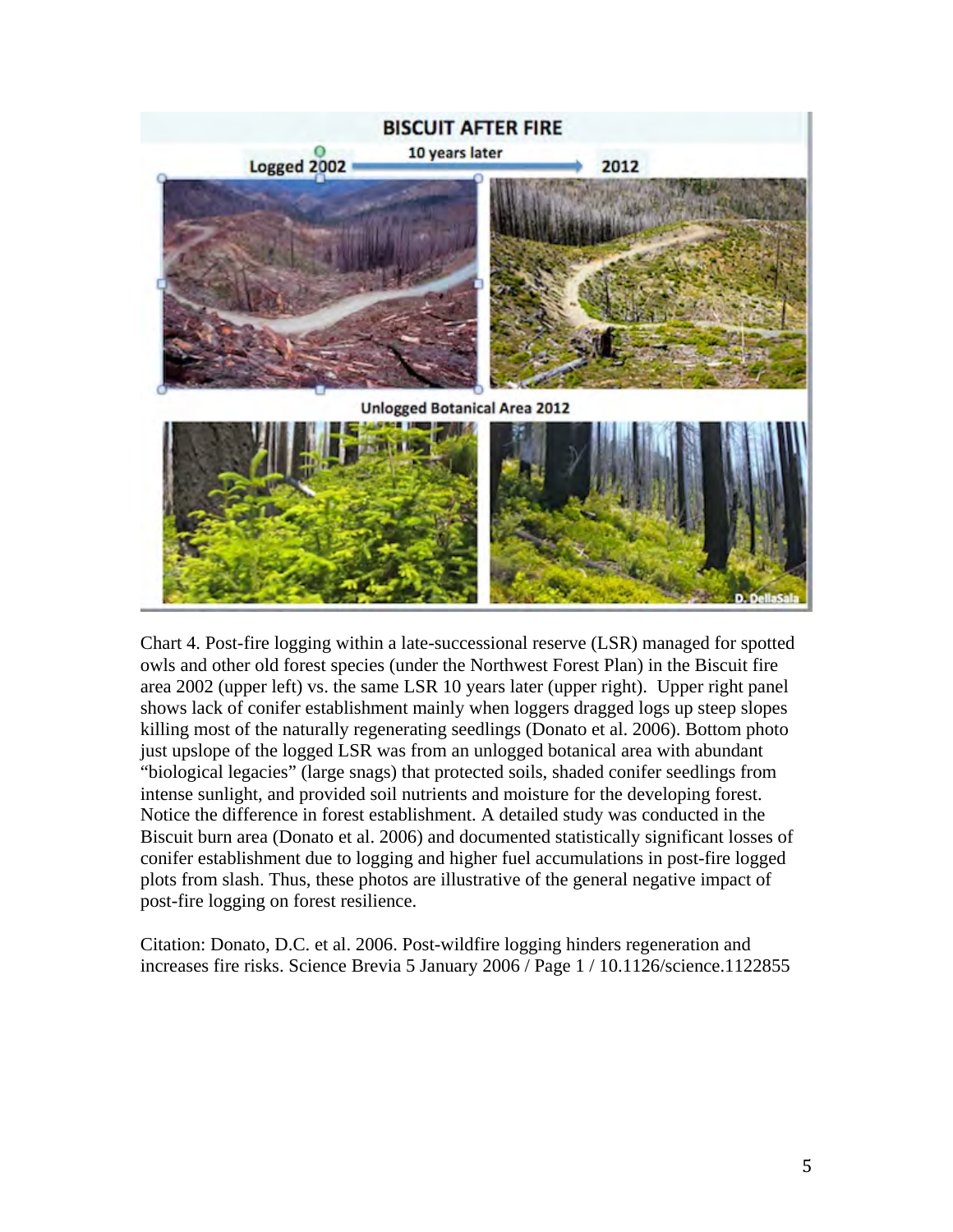

Chart 5. Wildfires in western pine and mixed-conifer forests produce mixed fire effects on the vegetation (known as fire severity). This pattern of large and small patches consists of unburned/low (U/L), moderate (M), and high (H) burn severity patches ("pyrodiversity") associated with extraordinary levels of plant and wildlife richness, including habitat for rare plants, songbirds, woodpeckers, big game, small mammals, and spotted owls. Alpha (number of species at stand level), beta (number of species summed across burn patches), and gamma diversity (number of species at regional scales) are ways to measure diversity at different spatial scales. Burned areas are rich in these diversity metrics and are not ecological "catastrophes."